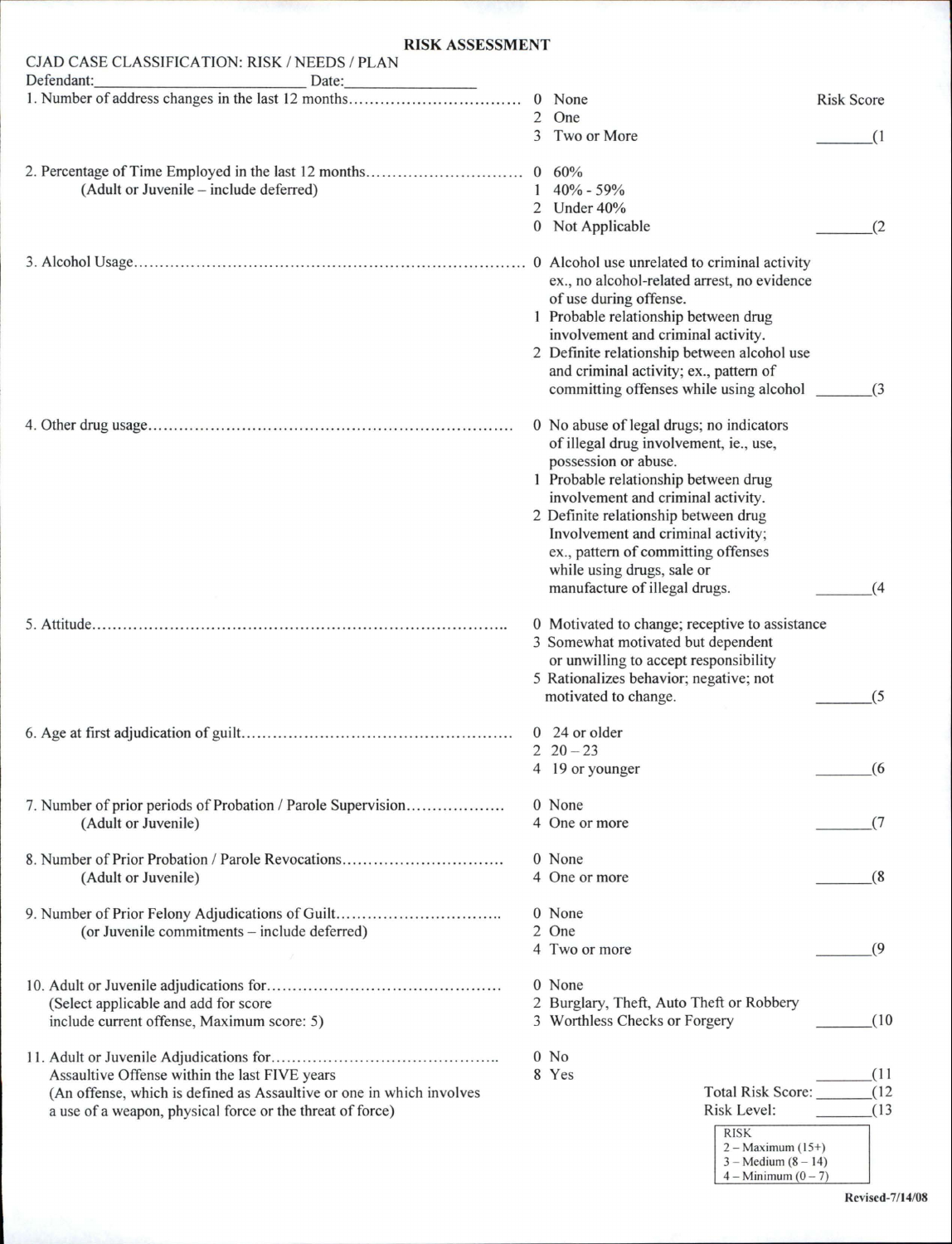|                                                                           |                                           | <b>NEEDS ASSESSMENT</b>       |                                                        |      |
|---------------------------------------------------------------------------|-------------------------------------------|-------------------------------|--------------------------------------------------------|------|
| <b>1. ACADEMIC / VOCATIONAL SKILLS</b>                                    |                                           |                               |                                                        |      |
| -1 High school or                                                         | 0 Adequate skills, able to handle         | +2 Low level causing          | +4 Minimal skill level causing                         |      |
| above skill level                                                         | everyday requirements                     | minor adjustment problems     | serious adjustment problems                            | (1)  |
| 2. EMPLOYMENT                                                             |                                           |                               |                                                        |      |
| -1 Satisfactory employ-                                                   | 0 Secure employment, no                   | +3 Unsatisfactory employment  | +6 Unemployed and virtually                            |      |
| ment for one year or                                                      | difficulties reported; or                 | or unemployed but has         | unemployable; needs training                           |      |
| longer                                                                    | homemaker, student or retired             | adequate job skills           |                                                        | (2)  |
| 3. FINANCIAL MANAGEMENT                                                   |                                           | +3 Situational or             |                                                        |      |
| -1 Long-standing pattern 0 No current difficulties<br>of self-sufficiency |                                           | difficulties                  | +5 Severe difficulties; may<br>include overdrafts, bad |      |
| e.g., good credit                                                         |                                           |                               | checks or bankruptcy                                   | (3)  |
| 4. MARITAL / FAMILY RELATIONSHIPS                                         |                                           |                               |                                                        |      |
| -1 Relationships and                                                      | 0 Relatively stable relationship          | +3 Some disorganization or    | +5 Major disorganization or                            |      |
| support exceptionally                                                     |                                           | stress but potential for      | stress                                                 |      |
| strong                                                                    |                                           | improvement                   |                                                        | (4)  |
| 5. COMPANIONS                                                             |                                           |                               |                                                        |      |
| -1 Good support and                                                       | 0 No adverse relationships                | +2 Associations with          | +4 Associations almost                                 |      |
| influence                                                                 |                                           | occasional negative results   | completely negative                                    | (5)  |
| <b>6. EMOTIONAL STABILITY</b>                                             |                                           |                               |                                                        |      |
| -2 Exceptionally well                                                     | 0 No symptoms of emotional                | +4 Symptoms limit but do      | +7 Symptoms prohibit adequate                          |      |
| adjusted; accepts                                                         | instability; appropriate                  | not prohibit adequate         | functioning; e.g., lashes                              |      |
| responsibility for                                                        | emotional responses                       | functioning; e.g.             | out or retreats into self                              |      |
| actions                                                                   |                                           | anxiety                       |                                                        | (6)  |
| <b>7. ALCOHOL USAGE PROBLEM</b>                                           |                                           |                               |                                                        |      |
|                                                                           | 0 No use; use with no abuse               | +3 Occasional abuse; some     | +6 Frequent abuse; serious                             |      |
|                                                                           | no disruption of functioning              | disruption of functioning     | disruption of functioning                              | (7)  |
| 8. OTHER DRUG USAGE PROBLEM                                               |                                           |                               |                                                        |      |
|                                                                           | 0 No disruption of functioning            | +3 Occasional abuse; some     | +5 Frequent abuse; serious                             |      |
|                                                                           |                                           | disruption of functioning     | disruption of functioning                              | (8)  |
| 9. MENTAL ABILITY                                                         | 0 Able to function independently          | +3 Some need for assistance:  | +6 Deficiencies severely limit                         |      |
|                                                                           |                                           | potential for adequate        | independent functioning;                               |      |
|                                                                           |                                           | adjustment; possible          | possible retardation                                   |      |
|                                                                           |                                           | retardation                   |                                                        | (9)  |
| 10. HEALTH                                                                |                                           |                               |                                                        |      |
|                                                                           | 0 Sound physical health; seldom           | +1 Handicap or illness        | +2 Serious handicap or chronic                         |      |
|                                                                           | 111                                       | interferes with functioning   | illness; needs frequent                                |      |
|                                                                           |                                           | on a recurring basis          | medical care                                           | (10) |
| <b>11. SEXUAL BEHAVIOR</b>                                                |                                           |                               |                                                        |      |
|                                                                           | 0 No apparent dysfunction                 | +3 Real or perceived          | +5 Real or perceived chronic                           |      |
|                                                                           |                                           | situational or minor problems | or severe problems                                     | (11) |
|                                                                           | 12. S.O.'s IMPRESSION OF DEFENDANTS NEEDS |                               |                                                        |      |
| -1 Well adjusted                                                          | 0 No needs                                | +3 Moderate needs             | +5 High needs                                          | (12) |
|                                                                           |                                           |                               |                                                        |      |
|                                                                           |                                           |                               | <b>TOTAL NEEDS SCORE:</b>                              | (13) |
|                                                                           |                                           |                               |                                                        |      |
|                                                                           |                                           |                               | <b>RISK LEVEL:</b>                                     | (14) |
|                                                                           |                                           |                               |                                                        |      |

| <b>NEEDS</b>               |  |
|----------------------------|--|
| $2 - Maximum (30 +)$       |  |
| $3 - Medium (15 - 29)$     |  |
| $4 -$ Minimum (14 & below) |  |

Revised-7 /14/08